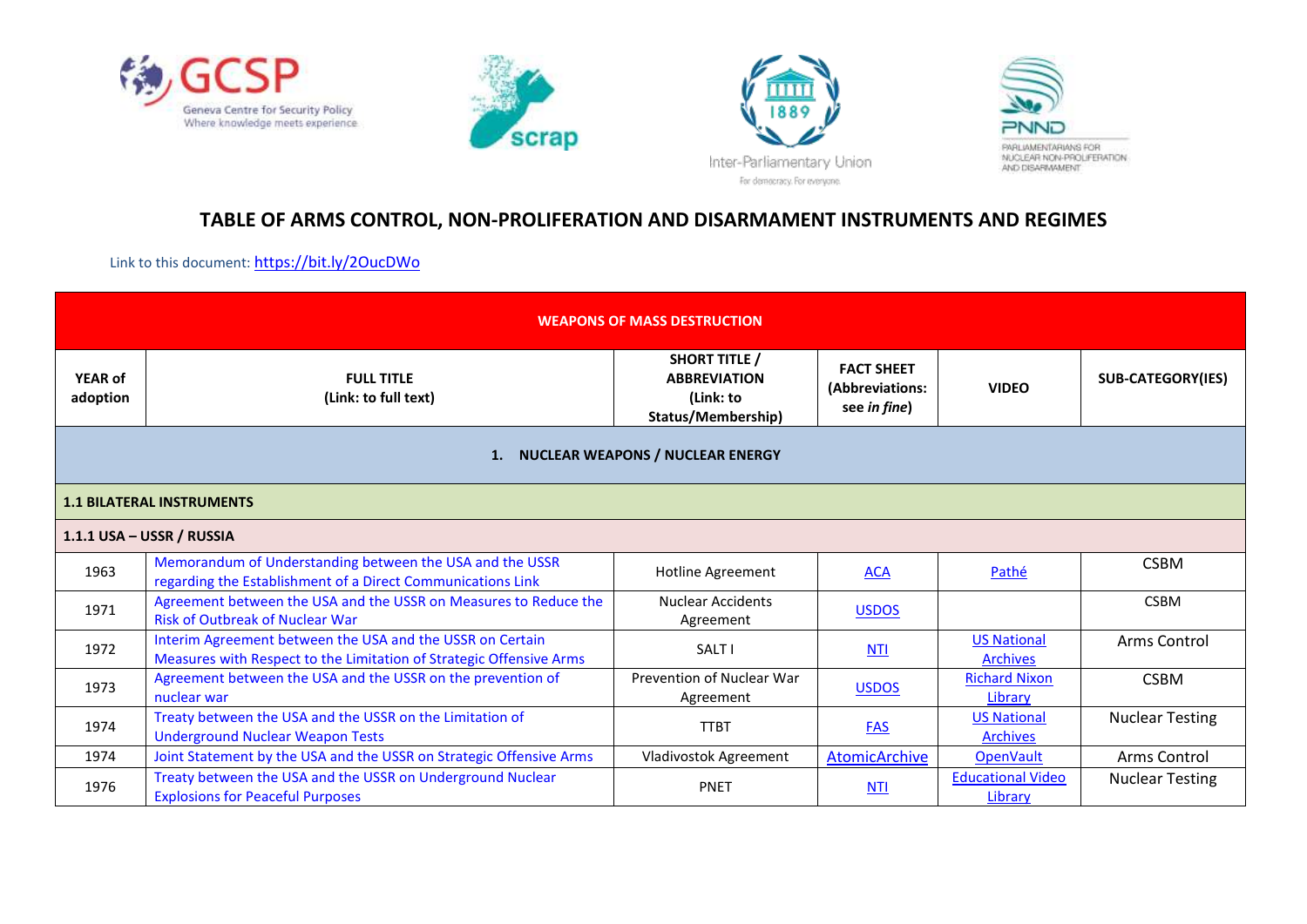| 1979                  | Treaty between the USA and the USSR on the Limitation of Strategic<br><b>Offensive Arms</b>                                                                                                       | SALT II                                                    | <b>NTI</b>   | <b>US National</b><br><b>Archives</b>            | <b>Arms Control</b>                               |
|-----------------------|---------------------------------------------------------------------------------------------------------------------------------------------------------------------------------------------------|------------------------------------------------------------|--------------|--------------------------------------------------|---------------------------------------------------|
| 1987                  | Agreement between the USA and the USSR on the establishment of<br><b>Nuclear Risk Reduction Centers</b>                                                                                           | <b>Nuclear Risk Reduction</b><br>Agreement                 | <b>FAS</b>   | <b>US Atomic Energy</b><br>Commission            | <b>CSBM</b>                                       |
| 1987                  | Treaty between the USA and the USSR on the Elimination of their<br><b>Intermediate-Range and Shorter-Range Missiles</b>                                                                           | <b>INF Treaty</b>                                          | <b>ACA</b>   | <b>National Air &amp;</b><br><b>Space Museum</b> | <b>Disarmament</b>                                |
| 1991-1992             | US and Russian Nuclear Presidential Initiatives on Tactical Nuclear<br><b>Weapons</b>                                                                                                             | <b>NPI</b>                                                 | <b>ACA</b>   | <b>C-SPAN</b>                                    | Arms Control                                      |
| 1991                  | Treaty between the USA and the USSR on the Reduction and Limitation<br>of Strategic Offensive Arms                                                                                                | START I                                                    | <b>ACA</b>   | <b>Bush Library</b>                              | Arms Control                                      |
| 1992                  | US-Russian Joint Understanding on Substantial further Reductions in<br><b>Strategic Offensive Arms</b>                                                                                            | De-MIRVing Agreement                                       | <b>FAS</b>   | <b>OpenVault</b>                                 | Arms Control                                      |
| 1992                  | Agreement between the USA and the Russian Federation on the Safe<br>and Secure Transportation, Storage, Destruction of Weapons of Mass<br>Destruction and the Prevention of Weapons Proliferation | Cooperative Threat<br>Reduction Agreement (Nunn-<br>Lugar) | <b>CACNP</b> | <b>C-SPAN</b>                                    | Non-Proliferation<br>Nuclear Safety &<br>Security |
| 1993                  | Treaty between the USA and the Russian Federation on further<br>Reductions and Limitation of Strategic Offensive Arms                                                                             | <b>START II</b>                                            | <b>ACA</b>   | <b>C-SPAN</b>                                    | Arms Control                                      |
| 1993                  | Protocol to the Treaty between the USA and the USSR on the<br><b>Reduction and Limitation of Strategic Offensive Arms</b>                                                                         | Lisbon Protocol                                            | <b>ACA</b>   | <b>C-SPAN</b>                                    | Arms Control                                      |
| 1997                  | Helsinki Agreement on a Framework for START III Negotiations                                                                                                                                      | <b>START III</b>                                           | <b>ACA</b>   | AP                                               | Arms Control                                      |
| 2002                  | Treaty between the USA and the Russian Federation on Strategic<br><b>Offensive Reductions</b>                                                                                                     | <b>SORT or Moscow Treaty</b>                               | <b>NTI</b>   | C-SPAN                                           | Arms Control                                      |
| 2010                  | Treaty between the USA and the Russian Federation on Measures for<br>the Further Reduction and Limitation of Strategic Offensive Arms                                                             | <b>New START</b>                                           | <b>ACA</b>   | <b>NYT</b>                                       | Arms Control                                      |
| 2013                  | New Legal Framework for US-Russian Cooperation in Nuclear<br><b>Nonproliferation and Security</b>                                                                                                 | Cooperative Threat<br>Reduction Agreement (Nunn-<br>Lugar) | <b>ACA</b>   | <b>C-SPAN</b>                                    | Non-Proliferation<br>Nuclear Safety &<br>Security |
| 1.1.2. INDIA-PAKISTAN |                                                                                                                                                                                                   |                                                            |              |                                                  |                                                   |
| 1988                  | Agreement between India and Pakistan on the Prohibition of Attack<br>against Nuclear Installations and Facilities                                                                                 | Non-Attack Agreement                                       | <b>NTI</b>   |                                                  | <b>CSBM</b>                                       |
| 1999                  | Lahore Declaration between India and Pakistan                                                                                                                                                     | Lahore Declaration                                         | <b>NTI</b>   | <b>AP</b>                                        | <b>CSBM</b>                                       |
| 2007                  | Agreement on Reducing the Risk from Accidents Relating to Nuclear<br>Weapons                                                                                                                      | <b>Nuclear Accidents</b><br>Agreement                      | NTI          | <b>C-SPAN</b>                                    | <b>CSBM</b>                                       |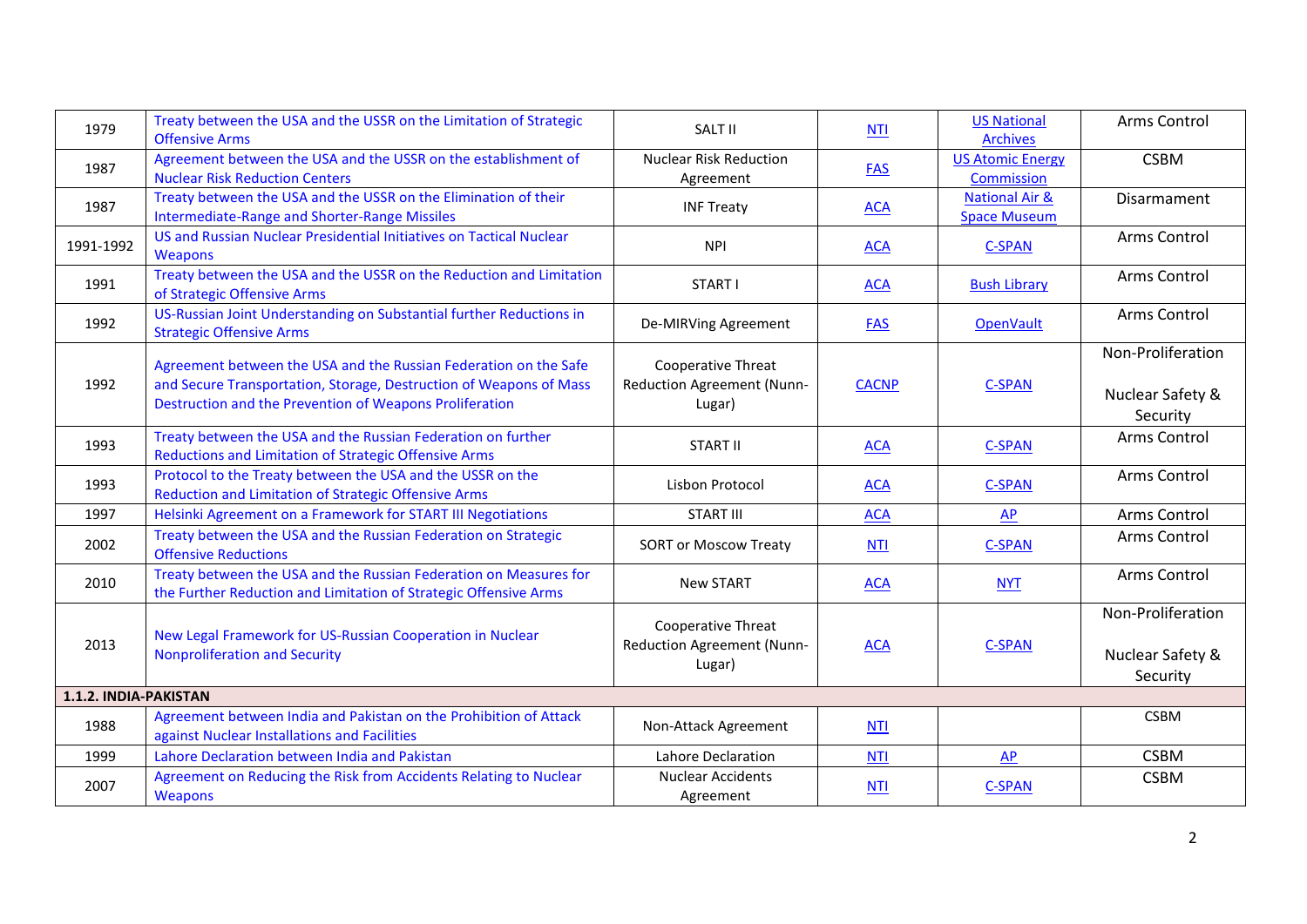| 1.1.3. US - DPRK |                                                                                                                                                                    |                              |                    |                   |                                                   |
|------------------|--------------------------------------------------------------------------------------------------------------------------------------------------------------------|------------------------------|--------------------|-------------------|---------------------------------------------------|
| 1994             | Agreed Framework Between The United States of America And The<br><b>Democratic People's Republic of Korea</b>                                                      | <b>Agreed Framework</b>      | <b>NTI</b>         | <b>C-SPAN</b>     | <b>CSBM</b>                                       |
|                  |                                                                                                                                                                    |                              |                    |                   | Non-proliferation                                 |
|                  | 1.1.4. DPRK - SOUTH KOREA                                                                                                                                          |                              |                    |                   |                                                   |
| 1992             | Joint Declaration of the Republic of Korea and the People's Democratic<br>Republic of Korea on the Denuclearization of the Korean Peninsula                        | Joint Declaration            | <b>NTI</b>         |                   | <b>CSBM</b><br>Non-proliferation                  |
|                  | 1.1.5. ARGENTINA - BRAZIL                                                                                                                                          |                              |                    |                   |                                                   |
| 1980             | Cooperation Agreement between Brazil and Argentina for the<br>Development and Application of Peaceful Uses of Nuclear Energy                                       | <b>Cooperation Agreement</b> | <b>NTI</b>         |                   | <b>CSBM</b><br>Non-Proliferation                  |
| 1986             | <b>Protocol on Nuclear Cooperation</b>                                                                                                                             | Protocol No. 17              | <b>NTI</b>         |                   | <b>CSBM</b><br>Non-Proliferation                  |
| 1991             | Agreement on the Exclusively Peaceful Use of Nuclear Energy                                                                                                        | <b>ABACC</b>                 | <b>NTI</b>         | <b>IAEA</b>       | <b>CSBM</b><br>Non-Proliferation                  |
| 1994             | Quadripartite Agreement (Argentina, Brazil, ABACC, IAEA)                                                                                                           | INFCIRC. 435                 | <b>NTI</b>         |                   | <b>CSBM</b><br>Non-Proliferation                  |
|                  | <b>MULTILATERAL INSTRUMENTS</b>                                                                                                                                    |                              |                    |                   |                                                   |
| 1946             | Resolution of the United Nations General Assembly: "Establishment of<br>a Commission to Deal with the Problem Raised by the Discovery of<br><b>Nuclear Energy"</b> | <b>UNGA Resolution 1</b>     | <b>ACA</b>         |                   | <b>Disarmament</b>                                |
| 1956             | Statute of the International Atomic Energy Agency                                                                                                                  | <b>IAEA</b>                  |                    | EUC / IAEA        | Non-Proliferation<br>Nuclear Safety &<br>Security |
| 1959             | <b>The Antarctic Treaty</b>                                                                                                                                        | <b>The Antarctic Treaty</b>  | <b>NTI</b>         | <b>Flat Earth</b> | Disarmament                                       |
| 1963             | Treaty banning Nuclear Weapons Tests in the Atmosphere, in Outer<br><b>Space and under Water</b>                                                                   | <b>PTBT or LTBT</b>          | <b>NTI</b>         | <b>EUC</b>        | <b>Nuclear Testing</b>                            |
| 1968             | Treaty on the Non-Proliferation of Nuclear Weapons                                                                                                                 | <b>NPT</b>                   | <b>ACA / UNODA</b> | EUC / EUC / IAEA  | Disarmament                                       |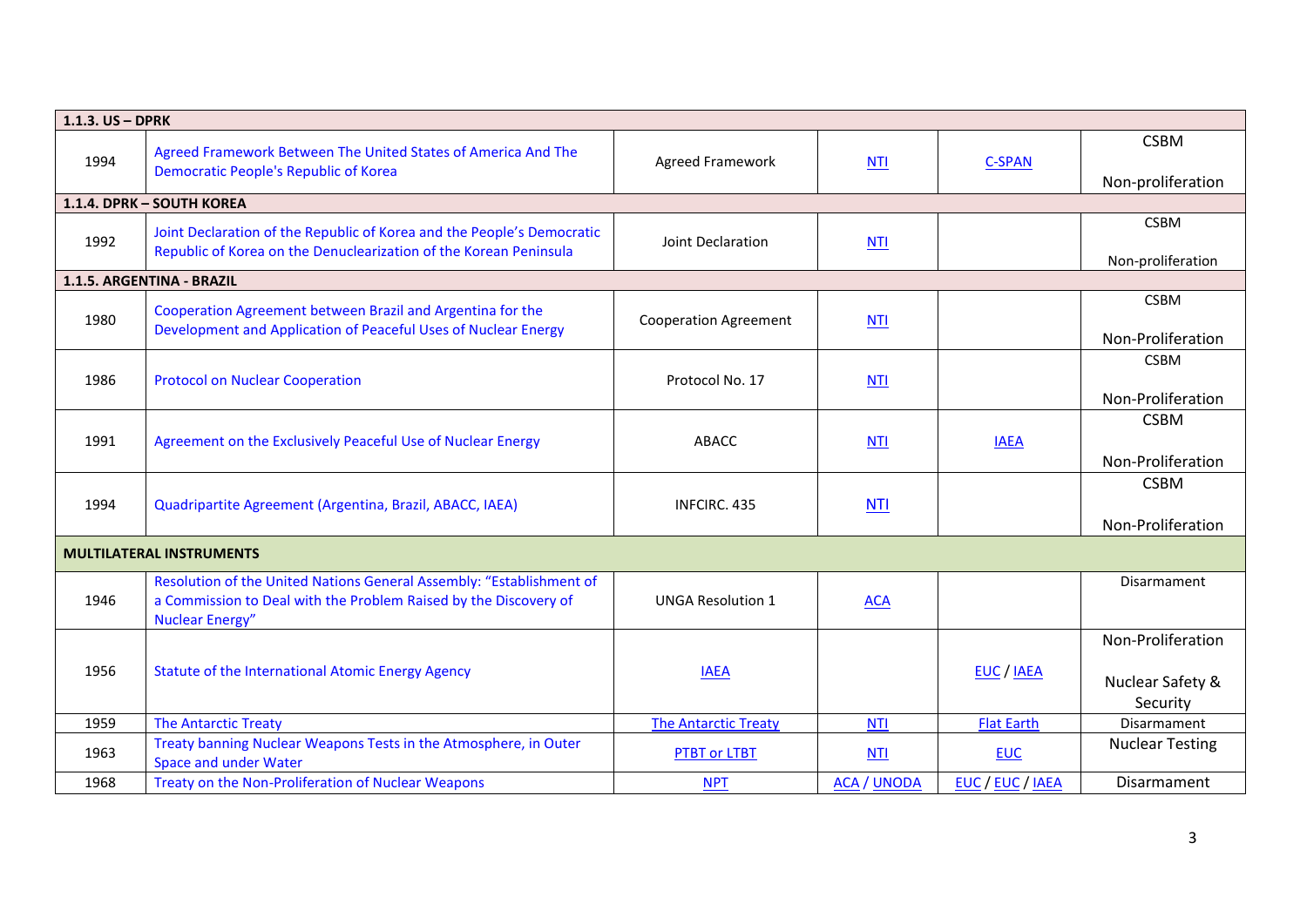|               |                                                                                                                                                                          |                                      |                                |              | Non-Proliferation                           |
|---------------|--------------------------------------------------------------------------------------------------------------------------------------------------------------------------|--------------------------------------|--------------------------------|--------------|---------------------------------------------|
| 1971          | Treaty on the Prohibition of the Emplacement of Nuclear Weapons and<br>other Weapons of Mass Destruction on the Seabed and the Ocean<br>Floor and in the Subsoil thereof | <b>Seabed Treaty</b>                 | <b>NTI</b>                     | $\mathbf{A}$ | Disarmament                                 |
| 1971          | Non-Proliferation Treaty Exporters' Committee Trigger List                                                                                                               | <b>Zangger Committee</b>             | <b>NTI</b>                     |              | Non-Proliferation                           |
| 1974          | <b>Nuclear Suppliers Group Guidelines</b>                                                                                                                                | <b>NSG</b>                           | <b>ACA</b>                     | <b>EUC</b>   | Non-Proliferation                           |
| 1977          | Joint Convention on the Safety of Spent Fuel Management and on the<br><b>Safety of Radioactive Waste Management</b>                                                      | <b>Joint Convention</b>              |                                |              | Nuclear Safety &<br>Security                |
| 1978          | Final Document of the United Nations General Assembly First Special<br><b>Session Devoted to Disarmament</b>                                                             | SSOD <sub>1</sub>                    | <b>Nations</b><br>Encyclopedia |              | Disarmament                                 |
| 1980/<br>2005 | Convention on the Physical Protection of Nuclear Material                                                                                                                | CPPNM / INFCIRC 274                  | <b>NTI</b>                     |              | Nuclear Safety &<br>Security                |
| 1986          | <b>Convention on Early Notification of Nuclear Accident</b>                                                                                                              | <b>Early Notification Convention</b> | <b>IAEA</b>                    |              | <b>CSBM</b><br>Nuclear Safety &<br>Security |
| 1986          | Convention on Assistance in the Case of a Nuclear Accident or<br><b>Radiological Emergency</b>                                                                           | <b>CACNARE</b>                       | <b>NTI</b>                     |              | Nuclear Safety &<br>Security<br><b>CSBM</b> |
| 1991          | United Nations Special Commission on Iraq (UNSCOM)                                                                                                                       | <b>UNSCR 687</b>                     | <b>ACA</b>                     | AP           | Disarmament<br>Non-Proliferation            |
| 1994          | <b>Convention on Nuclear Safety</b>                                                                                                                                      | <b>CNS</b>                           | NTI                            |              | Nuclear Safety &<br>Security                |
| 1995          | Final Document of the 1995 Non-Proliferation Treaty Review and<br><b>Extension Conference</b>                                                                            | NPT RevCon 1995                      | <b>NTI</b>                     |              | Disarmament<br>Non-Proliferation            |
| 1995          | United Nations Security Council Resolution 984 (1995) on Negative<br><b>Security Assurances</b>                                                                          | <b>NSA Resolution</b>                | <b>ACA</b>                     | <b>EUC</b>   | <b>CSBM</b>                                 |
| 1996          | <b>Comprehensive Nuclear Test Ban Treaty</b>                                                                                                                             | <b>CTBT</b>                          | <b>ACA / UNODA</b>             | EUC / CTBTO  | <b>Nuclear Testing</b>                      |
| 1996          | Advisory Opinion of the International Court of Justice on the Legality of<br>the Threat or Use of Nuclear Weapons                                                        | ICJ                                  | <b>ACA</b>                     |              | Disarmament                                 |
| 1997          | Vienna Convention on Civil Liability for Nuclear Damage                                                                                                                  | <b>CSC</b>                           | <b>IAEA</b>                    |              | Nuclear Safety &                            |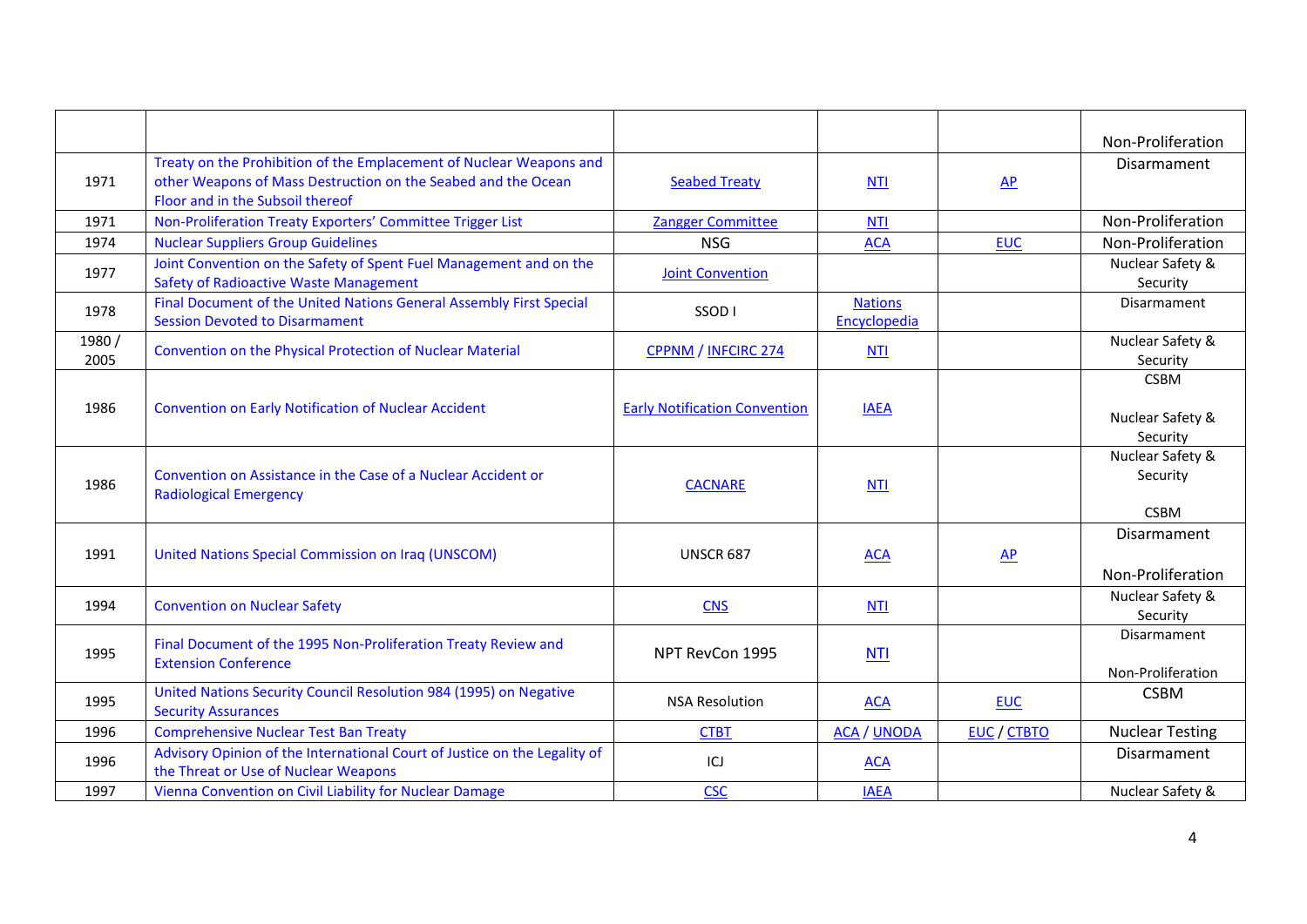|      |                                                                                                                                                                           |                                 |                    |                                   | Security                                          |
|------|---------------------------------------------------------------------------------------------------------------------------------------------------------------------------|---------------------------------|--------------------|-----------------------------------|---------------------------------------------------|
| 1997 | Model Protocol Additional to the Agreements between States and the<br>IAEA for the Application of Safeguards                                                              | <b>Additional Protocol (AP)</b> | <b>ACA</b>         | EUC / EUC                         | Non-Proliferation<br>Nuclear Safety &<br>Security |
| 1999 | United Nations Monitoring, Verification and Inspection Commission<br>(on Iraq) (UNMOVIC)                                                                                  | UNSCR 1284 / UNMOVIC            | <b>ACA</b>         | <b>AlbertGross</b><br>Grosspurrig | <b>Disarmament</b><br>Non-Proliferation           |
| 2000 | Final Document of the 2000 Non-Proliferation Treaty Review<br>Conference                                                                                                  | NPT RevCon 2000                 | <b>ACA</b>         |                                   | Disarmament<br>Non-Proliferation                  |
| 2003 | Proliferation Security Initiative (Statement of Interdiction Principles)                                                                                                  | <b>PSI</b>                      | <b>ACA</b>         | AP                                | Non-Proliferation                                 |
| 2004 | United Nations Security Council Resolution 1540 (2004) on Access of<br>Non-State Actors to Weapons of Mass Destruction                                                    | <b>UNSCR 1540</b>               | <b>ACA / UNODA</b> | <b>Stanley Foundation</b>         | Non-Proliferation                                 |
| 2004 | Amended Paris Convention on Third Party Liability in the Field of<br><b>Nuclear Energy</b>                                                                                | <b>Paris Convention</b>         | <b>OECD</b>        |                                   | Nuclear Safety &<br>Security                      |
| 2004 | IAEA Code of Conduct on the Safety and Security of Radioactive<br><b>Sources</b>                                                                                          | IAEA Code of Conduct            | <b>IAEA</b>        |                                   | Nuclear Safety &<br>Security                      |
| 2005 | IAEA Guidance on the Import and Export of Radioactive Sources                                                                                                             | <b>IAEA Guidance</b>            | <b>NTI</b>         |                                   | Nuclear Safety &<br>Security                      |
| 2005 | International Convention for the Suppression of Acts of Nuclear<br><b>Terrorism</b>                                                                                       | <b>ICSANT</b>                   | NTI / UNODA        | <b>NTI</b>                        | Non-Proliferation<br>Nuclear Safety &<br>Security |
| 2006 | <b>Global Initiative to Combat Nuclear Terrorism</b>                                                                                                                      | <b>GICNT</b>                    | <b>GICNT</b>       | <b>GICNT</b>                      | Non-Proliferation<br>Nuclear Safety &<br>Security |
| 2009 | United Nations Security Council Resolution 1887 (2009): "Maintenance<br>of International Peace and Security: Nuclear Non-Proliferation and<br><b>Nuclear Disarmament"</b> | <b>UNSCR 1887</b>               | <b>NTI</b>         |                                   | Non-Proliferation<br><b>Disarmament</b>           |
| 2010 | <b>Nuclear Security Summit (Washington DC)</b>                                                                                                                            | <b>NSS</b>                      | <b>ACA</b>         | Atomunfall                        | Nuclear Safety &<br>Security                      |
| 2010 | Final Document of the 2010 Non-Proliferation Treaty Review<br>Conference                                                                                                  | NPT RevCon 2010                 | <b>AIDD</b>        |                                   | Disarmament                                       |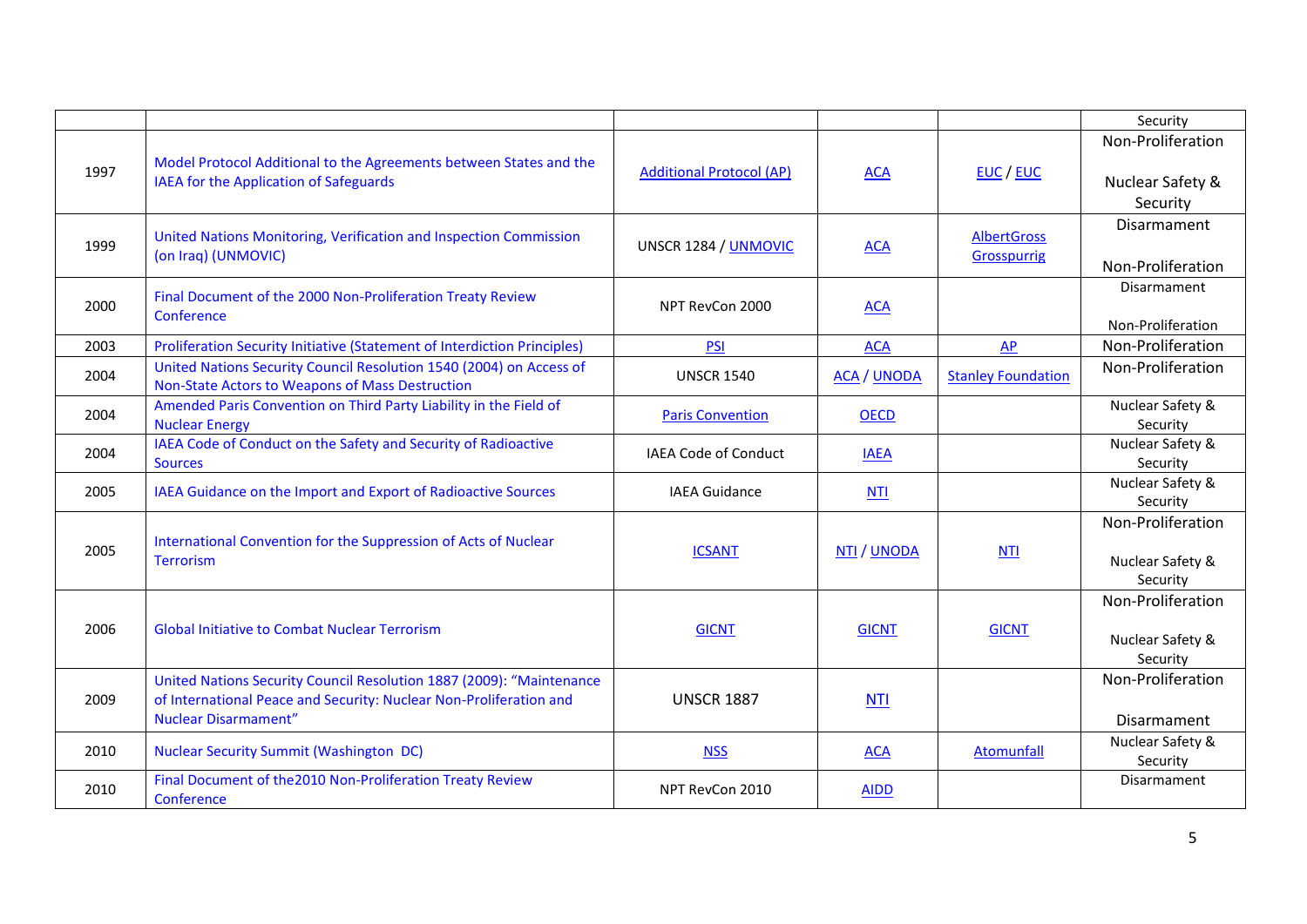|                             |                                                                                                                   |                                |                      |                           | Non-Proliferation                |  |  |
|-----------------------------|-------------------------------------------------------------------------------------------------------------------|--------------------------------|----------------------|---------------------------|----------------------------------|--|--|
| 2011                        | IAEA Nuclear Security Recommendations on Physical Protection of<br><b>Nuclear Material and Nuclear Facilities</b> | INFCIRC/225/Rev.5              | <b>NTI</b>           |                           | Nuclear Safety &<br>Security     |  |  |
| 2011                        | <b>IAEA Action Plan on Nuclear Safety</b>                                                                         |                                |                      |                           | Nuclear Safety &<br>Security     |  |  |
| 2012                        | <b>Nuclear Security Summit (Seoul)</b>                                                                            | <b>NSS</b>                     | <b>ACA</b>           | <b>CNS</b>                | Nuclear Safety &<br>Security     |  |  |
| 2014                        | <b>Nuclear Security Summit (The Hague)</b>                                                                        | <b>NSS</b>                     | <b>ACA</b>           | <b>IAEA</b>               | Nuclear Safety &<br>Security     |  |  |
| 2015                        | Joint Comprehensive Programme of Action                                                                           | <b>JCPOA or Iran Deal</b>      | <b>ACA</b>           | <b>IAEA / EUC</b>         | Non-Proliferation                |  |  |
| 2016                        | United Nations Security Council Resolution 2325 (2016) on the 1540<br>Committee                                   | <b>UNSCR 2325</b>              | <b>Project Alpha</b> | <b>Stanley Foundation</b> | Non-Proliferation                |  |  |
| 2016                        | <b>Nuclear Security Summit (Washington DC)</b>                                                                    | <b>NSS</b>                     | <b>ACA</b>           | <b>IAEA / C-SPAN</b>      | Nuclear Safety &<br>Security     |  |  |
| 2016                        | United Nations Security Council Resolution 2310 (2016) on the<br><b>Comprehensive Nuclear Test Ban Treaty</b>     | <b>UNSCR 2310</b>              | <b>ACA</b>           |                           | <b>Nuclear Testing</b>           |  |  |
| 2017                        | Treaty on the Prohibition of Nuclear Weapons                                                                      | <b>NBT</b> or TPNW             | <b>ACA</b>           | <b>UN</b>                 | Disarmament                      |  |  |
| <b>REGIONAL INSTRUMENTS</b> |                                                                                                                   |                                |                      |                           |                                  |  |  |
| <b>1.3.1. AFRICA</b>        |                                                                                                                   |                                |                      |                           |                                  |  |  |
| 1996                        | African Nuclear-Weapon Free Zone Treaty (and Additional Protocols)                                                | <b>Pelindaba Treaty</b>        | <b>NTI</b>           | <b>EUC</b>                | Disarmament                      |  |  |
| 1.3.2. AMERICAS             |                                                                                                                   |                                |                      |                           |                                  |  |  |
| 1967                        | Treaty on a Nuclear-Weapon Free Zone in Latin America and the<br><b>Caribbean (and Additional Protocols)</b>      | <b>Tlatelolco Treaty</b>       | <b>NTI</b>           | <b>EUC</b>                | Disarmament                      |  |  |
| 1.3.3. ASIA-PACIFIC         |                                                                                                                   |                                |                      |                           |                                  |  |  |
| 1985                        | South Pacific Nuclear-Weapon Free Zone Treaty (and Additional<br>Protocols)                                       | <b>Rarotonga Treaty</b>        | <b>NTI</b>           | <b>EUC</b>                | Disarmament                      |  |  |
| 1995                        | Southeast Asian Nuclear-Weapon Free Zone Treaty (and Additional<br>Protocols)                                     | <b>Bangkok Treaty</b>          | <b>NTI</b>           | <b>EUC</b>                | Disarmament                      |  |  |
| 1998                        | Mongolia's International Security and Nuclear-Weapon-Free Status                                                  | UNGA Res. 53/77D               | <b>NTI</b>           | Wikipedia                 | Disarmament                      |  |  |
| 2005                        | Six-Party Joint Statement of Principles on the Denuclearization of the<br><b>Korean Peninsula</b>                 | <b>Statement of Principles</b> | <b>NTI</b>           | C-SPAN                    | <b>CSBM</b><br>Non-Proliferation |  |  |
| 2006                        | Central Asian Nuclear-Weapon Free Zone Treaty (and Additional<br>Protocols)                                       | <b>Semipalatinsk Treaty</b>    | <b>NTI</b>           | <b>EUC</b>                | Disarmament                      |  |  |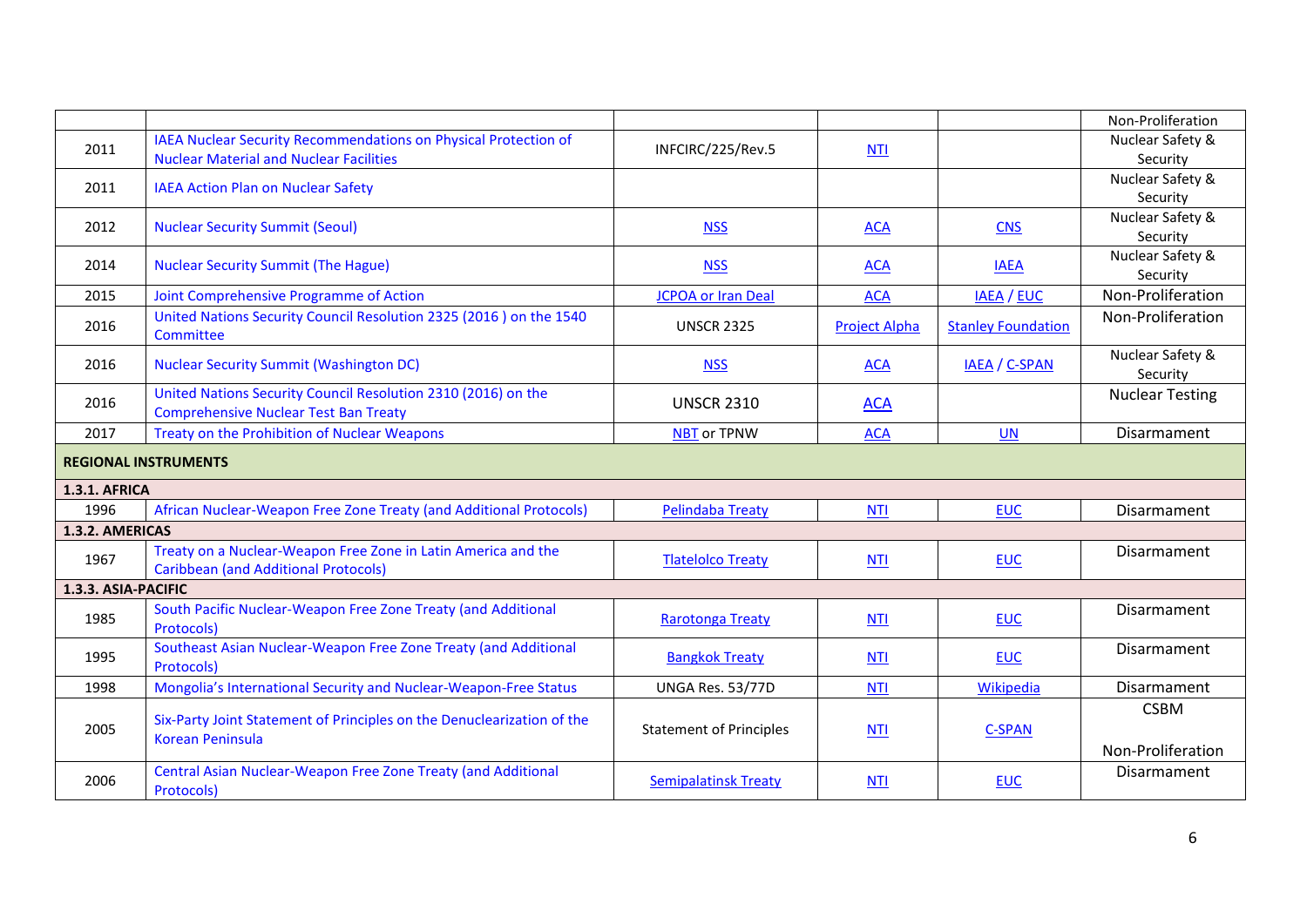|                                 | <b>1.3.4. EUROPE</b>                                                                                                                                                                                      |                          |                    |                          |                                  |  |  |  |
|---------------------------------|-----------------------------------------------------------------------------------------------------------------------------------------------------------------------------------------------------------|--------------------------|--------------------|--------------------------|----------------------------------|--|--|--|
| 1957                            | Treaty Establishing the European Atomic Energy Community                                                                                                                                                  | <b>EURATOM</b>           | <b>EURATOM</b>     |                          | <b>CSBM</b><br>Non-Proliferation |  |  |  |
| 2.<br><b>BIOLOGICAL WEAPONS</b> |                                                                                                                                                                                                           |                          |                    |                          |                                  |  |  |  |
|                                 | <b>2.1. MULTILATERAL INSTRUMENTS</b>                                                                                                                                                                      |                          |                    |                          |                                  |  |  |  |
| 1925                            | Protocol for the prohibition of the use in war of asphyxiating, poisonous or<br>other gases, and of bacteriological methods of warfare                                                                    | <b>Geneva Protocol</b>   | <b>NTI</b>         | <b>EUC</b>               | Disarmament                      |  |  |  |
| 1972                            | Convention on the Prohibition of the Development, Production, and<br>Stockpiling of Bacteriological (Biological) Weapons and Toxin Weapons and<br>on their Destruction                                    | <b>BWC or BWTC</b>       | <b>ACA / UNODA</b> | <b>EUC</b> / <b>ICRC</b> | Disarmament                      |  |  |  |
| 1984                            | <b>Australia Group Guidelines</b>                                                                                                                                                                         | AG                       | <b>ACA</b>         | <b>EUC</b>               | Non-Proliferation                |  |  |  |
|                                 | <b>2.2. REGIONAL INSTRUMENTS</b>                                                                                                                                                                          |                          |                    |                          |                                  |  |  |  |
| 1991                            | Mendoza Agreement on Chemical and Biological Weapons                                                                                                                                                      | <b>Mendoza Agreement</b> | NTI                |                          | <b>CSBM</b><br>Non-proliferation |  |  |  |
|                                 | 3.                                                                                                                                                                                                        | <b>CHEMICAL WEAPONS</b>  |                    |                          |                                  |  |  |  |
| <b>BILATERAL INSTRUMENTS</b>    |                                                                                                                                                                                                           |                          |                    |                          |                                  |  |  |  |
| 1990                            | Agreement between the United States and the USSR on Destruction and<br>Non-production of Chemical Weapons and on Measures to Facilitate the<br><b>Multilateral Convention on Banning Chemical Weapons</b> | <b>CW Accord</b>         | <b>FAS</b>         | C-SPAN                   | Disarmament                      |  |  |  |
| 1992                            | India-Pakistan Agreement on Chemical Weapons                                                                                                                                                              |                          | <b>NTI</b>         |                          | <b>CSBM</b><br>Non-Proliferation |  |  |  |
|                                 | <b>MULTILATERAL INSTRUMENTS</b>                                                                                                                                                                           |                          |                    |                          |                                  |  |  |  |
| 1925                            | Protocol for the prohibition of the use in war of asphyxiating, poisonous or<br>other gases, and of bacteriological methods of warfare                                                                    | <b>Geneva Protocol</b>   | <b>NTI</b>         | <b>EUC</b>               | Disarmament                      |  |  |  |
| 1984                            | <b>Australia Group Guidelines</b>                                                                                                                                                                         | AG                       | <b>ACA</b>         | <b>EUC</b>               | Non-Proliferation                |  |  |  |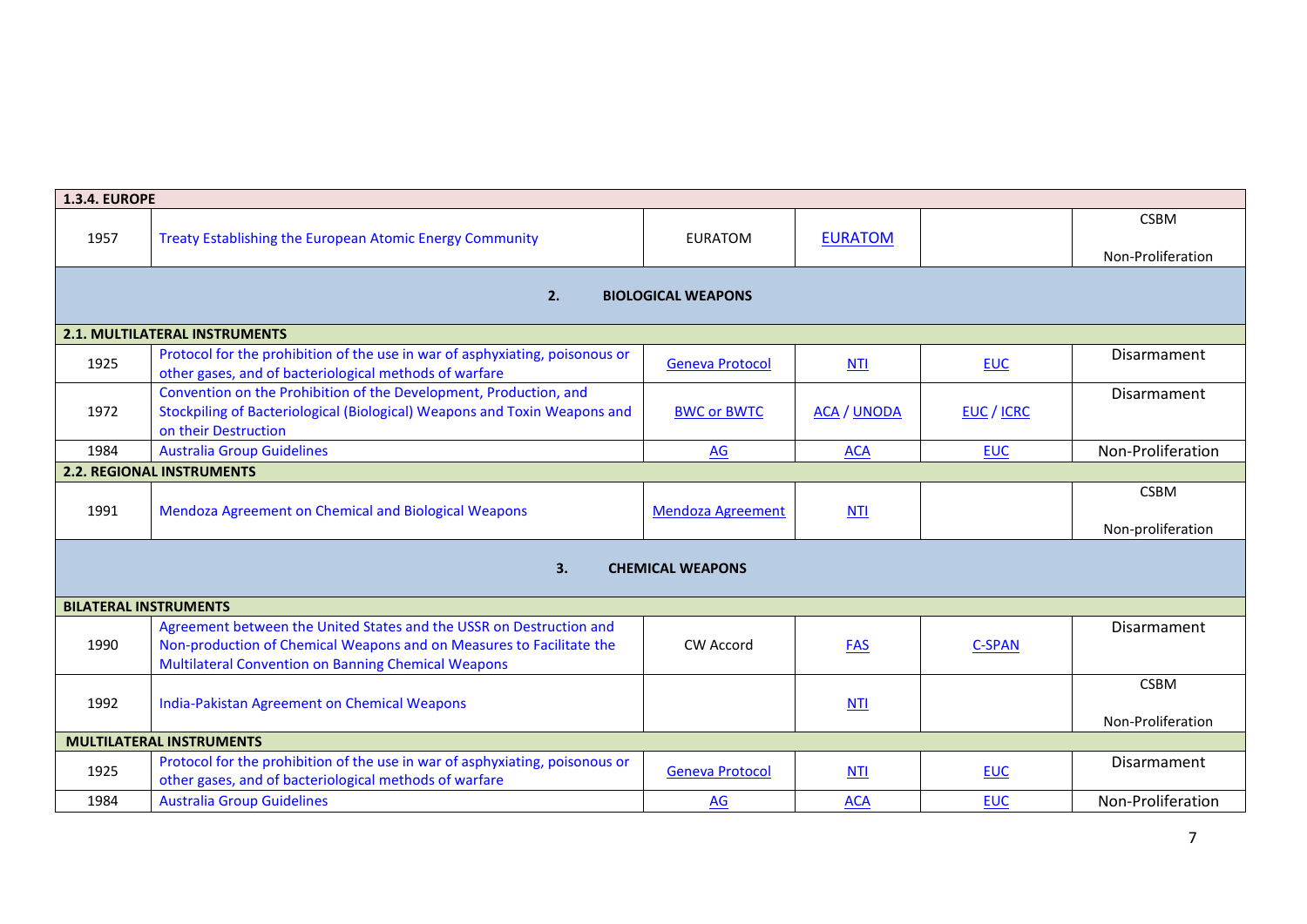| 1993 | stockpiling<br>Convention<br>tion of the devel<br>T. production.<br>opment.<br>ı or<br>-the-proi<br>struction!<br>and use of chemical weapons and on their dest | ч. | $\overline{\phantom{a}}$<br>שר | $-1.1 - 1.0$<br>/ EUC<br>∟∪ພ<br>FestTube | Disarmament |
|------|-----------------------------------------------------------------------------------------------------------------------------------------------------------------|----|--------------------------------|------------------------------------------|-------------|
|------|-----------------------------------------------------------------------------------------------------------------------------------------------------------------|----|--------------------------------|------------------------------------------|-------------|

| REGIONAL INSTRUMENTS |                                                      |                   |     |  |                   |  |
|----------------------|------------------------------------------------------|-------------------|-----|--|-------------------|--|
|                      |                                                      |                   |     |  | <b>CSBM</b>       |  |
| 1991                 | Mendoza Agreement on Chemical and Biological Weapons | Mendoza Agreement | NTI |  |                   |  |
|                      |                                                      |                   |     |  | Non-Proliferation |  |

| <b>CONVENTIONAL WEAPONS / MISSILES / SPACE / NEW TECHNOLOGIES</b> |                                                                                                                                                     |                                                                |                                                           |                                 |                                    |
|-------------------------------------------------------------------|-----------------------------------------------------------------------------------------------------------------------------------------------------|----------------------------------------------------------------|-----------------------------------------------------------|---------------------------------|------------------------------------|
| <b>YEAR of</b><br>adoption                                        | <b>FULL TITLE</b><br><b>Link: to Full Text</b>                                                                                                      | <b>SHORT TITLE /</b><br><b>ABBREVIATION</b><br>Link: to Status | <b>FACT SHEET</b><br><b>Abbreviations:</b><br>see in fine | <b>VIDEO</b>                    | <b>SUB-CATEGORY(IES)</b>           |
| 1.                                                                | <b>BILATERAL INSTRUMENTS</b>                                                                                                                        |                                                                |                                                           |                                 |                                    |
|                                                                   | 1.1 USA - USSR / RUSSIA                                                                                                                             |                                                                |                                                           |                                 |                                    |
| 1972                                                              | Treaty between the USA and the USSR on the Limitation of Anti-Ballistic<br><b>Missile Systems</b>                                                   | <b>ABM Treaty</b>                                              | <b>ACA</b>                                                | People & Blogs                  | <b>MISSILES</b><br>Arms Control    |
| 1972                                                              | Agreement between the USA and the USSR on the Prevention of<br>Incidents on and over the High Seas                                                  | Incidents at Sea Agreement                                     | <b>USDOS</b>                                              | <b>Political Toast</b>          | <b>CONVENTIONAL</b><br><b>CSBM</b> |
| 1988                                                              | Agreement between the USA and the USSR on Notification of Launches<br>of Intercontinental Missiles and Submarine-Launched Ballistic Missiles        | <b>Notification Agreement</b>                                  | <b>USDOS</b>                                              | <b>Brookings</b><br>Institution | <b>MISSILES</b><br><b>CSBM</b>     |
| 1989                                                              | Agreement between the USA and the USSR on the Prevention of<br><b>Dangerous Military Activities</b>                                                 | <b>DMA Agreement</b>                                           | <b>New York Times</b>                                     | <b>C-SPAN</b>                   | CONVENTIONAL<br><b>CSBM</b>        |
| 2.                                                                | <b>MULTILATERAL INSTRUMENTS</b>                                                                                                                     |                                                                |                                                           |                                 |                                    |
| 1967                                                              | Treaty on Principles Governing the Activities of States in the Exploration<br>and Use of Outer Space, Including the Moon and other Celestial Bodies | <b>Outer Space Treaty</b>                                      | <b>ACA / UNODA</b>                                        | <b>EUC</b>                      | <b>SPACE</b><br><b>CSBM</b>        |
| 1972                                                              | The Convention on International Liability for Damage Caused by Space<br><b>Objects</b>                                                              | <b>Liability Convention</b>                                    | <b>UCSUSA</b>                                             |                                 | <b>SPACE</b><br><b>CSBM</b>        |
| 1975                                                              | Convention on the Registration of Objects Launched into Outer Space                                                                                 | <b>Registration Convention</b>                                 | <b>NTI</b>                                                | <b>EUC</b>                      | <b>SPACE</b><br><b>CSBM</b>        |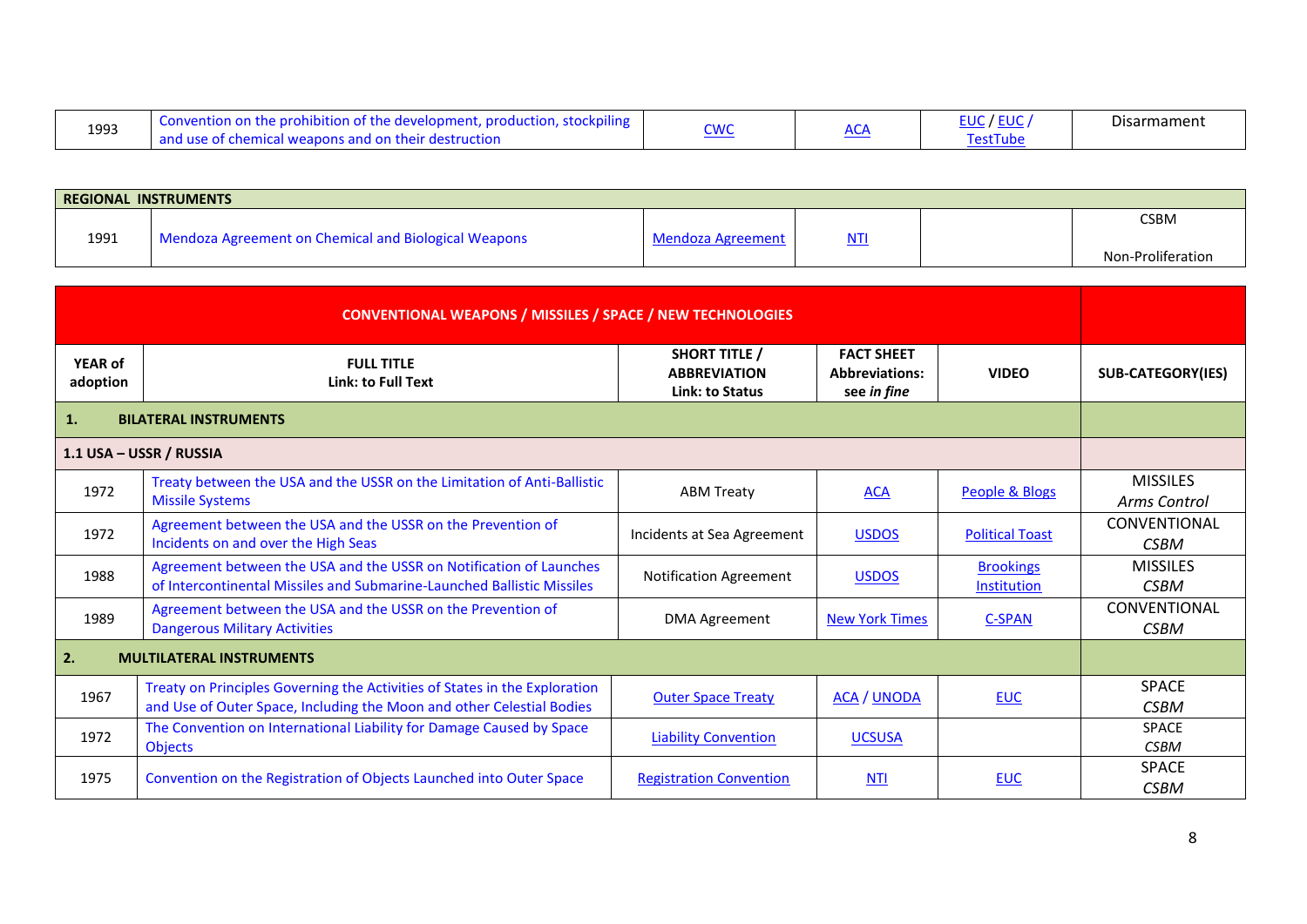| 1977     | Convention on the Prohibition of Military or any Hostile Use of                                                                    | <b>ENMOD Convention</b>                    | <b>FAS / UNODA</b> |                          | <b>NEW TECH</b>    |
|----------|------------------------------------------------------------------------------------------------------------------------------------|--------------------------------------------|--------------------|--------------------------|--------------------|
|          | <b>Environment Modification Techniques</b>                                                                                         |                                            |                    |                          | <b>Disarmament</b> |
| 1978     | Final Document of the United Nations General Assembly First Special                                                                | SSOD <sub>1</sub>                          | <b>Nations</b>     |                          | Disarmament        |
|          | <b>Session Devoted to Disarmament</b>                                                                                              |                                            | Encyclopedia       |                          | <b>SPACE</b>       |
| 1979     | Agreement Governing the Activities of States on the Moon and Other<br><b>Celestial Bodies</b>                                      | <b>Moon Treaty</b>                         | <b>NTI</b>         | <b>EUC</b>               | <b>CSBM</b>        |
|          |                                                                                                                                    | <b>Military Expenditures</b>               | USDOS /            |                          | CONVENTIONAL       |
| 1980     | United Nations Instrument for Reporting on Military Expenditures                                                                   | Instrument                                 | <b>UNODA</b>       |                          | <b>CSBM</b>        |
|          |                                                                                                                                    |                                            |                    |                          | CONVENTIONAL       |
| 1981     | Protocol I to the CCW on Non-Detectable Fragments                                                                                  | <b>CCW Protocol I</b>                      | <b>ACA</b>         | <b>TestTube</b>          | <b>Disarmament</b> |
|          | Convention on Prohibitions or Restrictions on the Use of Certain                                                                   |                                            |                    |                          | CONVENTIONAL       |
| 1981     | Conventional Weapons which May be Deemed to be Excessively                                                                         | <b>CCW or Inhumane Weapons</b>             | <b>ACA / UNODA</b> | <b>TestTube</b>          | Disarmament        |
|          | Injurious or to Have Indiscriminate Effects                                                                                        | Convention                                 |                    |                          |                    |
| 1981/199 | Amended Protocol II to the CCW on Prohibitions or Restrictions on the                                                              |                                            |                    |                          | CONVENTIONAL       |
| 6        | Use of Mines, Booby Traps and other Devices                                                                                        | <b>CCW Protocol II</b>                     | <b>ACA</b>         | <b>TestTube</b>          | <b>Disarmament</b> |
| 1981     | Protocol III to the CCW on Prohibitions or Restrictions on the Use of                                                              |                                            |                    |                          | CONVENTIONAL       |
|          | <b>Incendiary Weapons</b>                                                                                                          | <b>CCW Protocol III</b>                    | <b>ACA</b>         | <b>TestTube</b>          | <b>Disarmament</b> |
| 1987     | <b>Missile Technology Control Regime</b>                                                                                           | <b>MTCR</b>                                | <b>ACA</b>         |                          | <b>MISSILES</b>    |
|          |                                                                                                                                    |                                            |                    |                          | Non-Proliferation  |
| 1988     | Convention for the Suppression of Unlawful Acts against the Safety of                                                              | <b>SUA Convention</b>                      | <b>IMO</b>         |                          | CONVENTIONAL       |
|          | <b>Maritime Navigation</b>                                                                                                         |                                            |                    |                          | <b>CSBM</b>        |
| 1991     | <b>United Nations Register of Conventional Arms</b>                                                                                | <b>UNROCA</b>                              | <b>UNODA</b>       | <b>UNODA</b>             | CONVENTIONAL       |
|          |                                                                                                                                    |                                            |                    |                          | <b>CSBM</b>        |
| 1992     | <b>Guidelines for Sensitive Missile-Relevant Transfers</b>                                                                         | <b>MTCR</b>                                | <b>ACA</b>         | <b>EUC / EUC</b>         | <b>MISSILES</b>    |
|          |                                                                                                                                    |                                            |                    |                          | Non-Proliferation  |
| 1995     | Protocol IV to the CCW on Blinding Laser Weapons                                                                                   | <b>CCW Protocol IV</b>                     | <b>ACA</b>         | <b>TestTube</b>          | CONVENTIONAL       |
|          |                                                                                                                                    |                                            |                    |                          | <b>Disarmament</b> |
| 1996     | The United Nations Global Counter-Terrorism Strategy                                                                               | <b>CTITF</b>                               | UN                 |                          | CONVENTIONAL       |
|          |                                                                                                                                    |                                            |                    |                          | CONVENTIONAL       |
| 1996     | Wassenaar Arrangement on Export Controls for Conventional Arms and<br><b>Dual-Use Goods and Technologies (Control Lists)</b>       | <b>Wassenaar Arrangement</b>               | <b>ACA</b>         | EUC / WA                 | Non-Proliferation  |
|          |                                                                                                                                    |                                            |                    |                          | CONVENTIONAL       |
| 1997     | Convention on the Prohibition of the Use, Stockpiling, Production and<br>Transfer of Anti-Personnel Mines and on their Destruction | <b>Ottawa Treaty or Mine Ban</b><br>Treaty | <b>ACA / UNODA</b> | <b>EUC</b> / <b>ICRC</b> | <b>Disarmament</b> |
| 1997     |                                                                                                                                    | <b>Terrorist Bombings</b>                  |                    |                          | CONVENTIONAL       |
|          | International Convention for the Suppression of Terrorist Bombings                                                                 |                                            | <b>NLB</b>         |                          |                    |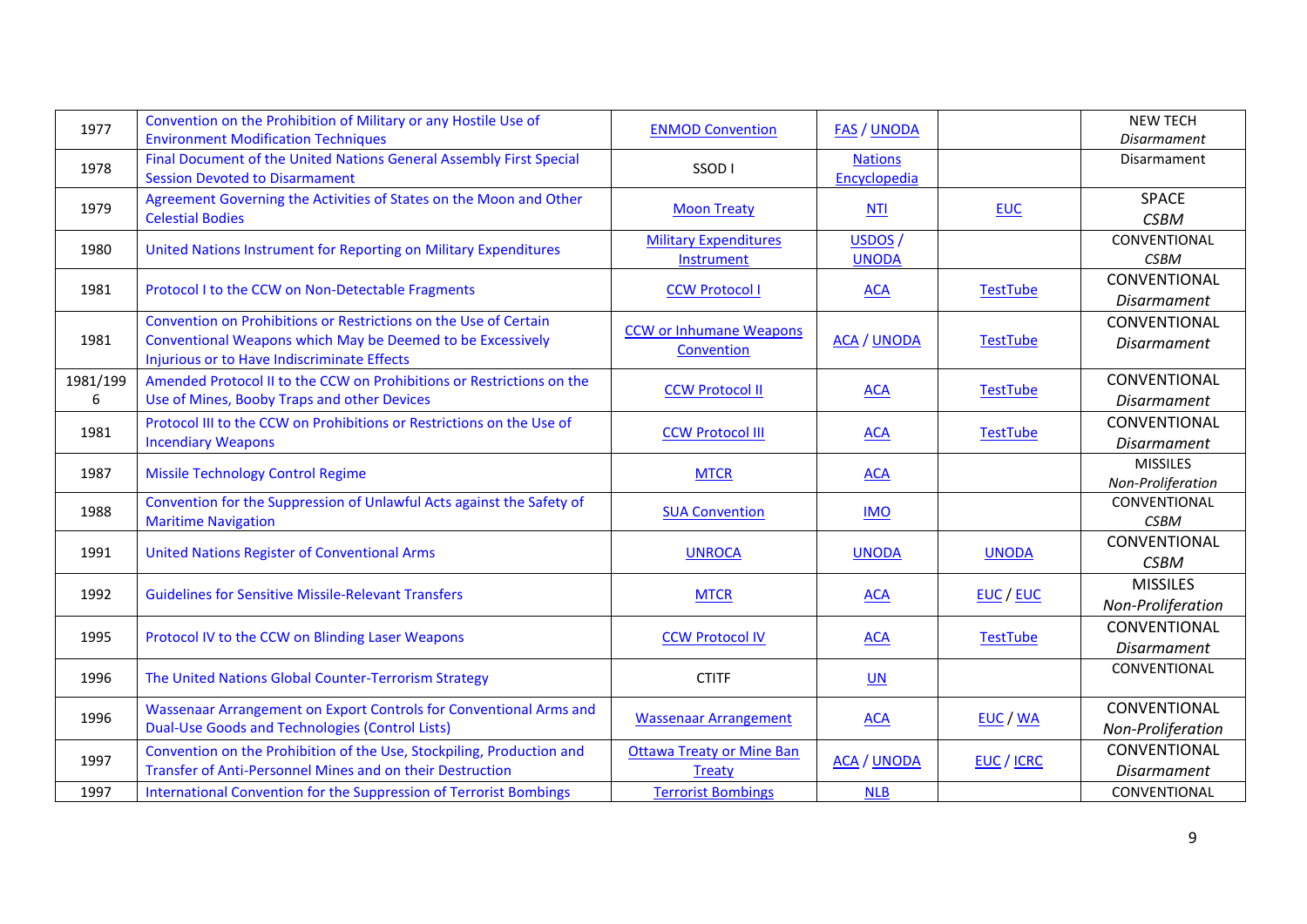|                                   |                                                                                                                                                                    | Convention                                 |                             |                   |                                      |
|-----------------------------------|--------------------------------------------------------------------------------------------------------------------------------------------------------------------|--------------------------------------------|-----------------------------|-------------------|--------------------------------------|
| 2001                              | <b>International Mine Action Standards</b>                                                                                                                         | <b>IMAS</b>                                | UN                          |                   | CONVENTIONAL<br><b>Disarmament</b>   |
| 2001                              | United Nations Programme of Action Programme of Action to Prevent,<br>Combat and Eradicate the Illicit Trade in Small Arms and Light Weapons<br>in All Its Aspects | <b>UNPoA</b>                               | NTI / UNODA                 | <b>EUC</b>        | CONVENTIONAL<br>SALW                 |
| 2001                              | United Nations Security Council Resolution 1373 (2001) on Terrorism                                                                                                | <b>UNSCR 1373</b>                          |                             |                   | CONVENTIONAL                         |
| 2001                              | Protocol against the Illicit Manufacturing of and Trafficking in Firearms,<br>their Parts and Components and Ammunition                                            | <b>Firearms Protocol (FP)</b>              | <b>UNODC</b>                |                   | CONVENTIONAL<br>SALW                 |
| 2001                              | <b>Convention on Cyber crime</b>                                                                                                                                   | <b>Budapest Convention</b>                 | <b>GFCE</b>                 |                   | <b>NEW TECH</b><br>Cyber             |
| 2002                              | The Hague Code of Conduct against Ballistic Missile Proliferation                                                                                                  | <b>HCoC</b>                                | <b>EUC</b>                  | <b>EUC</b>        | <b>MISSILES</b><br>Non-Proliferation |
| 2003                              | Protocol V to the CCW on Explosive Remnants of War                                                                                                                 | <b>CCW Protocol V or ERW</b><br>Protocol   | <b>ACA</b>                  | <b>TestTube</b>   | CONVENTIONAL<br><b>Disarmament</b>   |
| 2005                              | International Instrument to Enable States to Identify and Trace, in a<br>Timely and Reliable Manner, Illicit Small Arms and Light Weapons                          | ITI                                        | <b>SAS</b>                  |                   | CONVENTIONAL<br>SALW                 |
| 2005                              | Protocol 1 for the Suppression of Unlawful Acts against the Safety of<br>Fixed Platforms Located on the Continental Shelf                                          | <b>SUA Protocol</b>                        | <b>IMO</b>                  |                   | CONVENTIONAL<br><b>CSBM</b>          |
| 2008                              | <b>Convention on Cluster Munitions</b>                                                                                                                             | <b>CCM</b> or Olso Convention              | CCM / ACA /<br><b>UNODA</b> | <b>EUC</b> / ICRC | CONVENTIONAL<br><b>Disarmament</b>   |
| 2012                              | United Nations International Small Arms Control Standards                                                                                                          | <b>ISACS</b>                               | <b>UNODA</b>                |                   | CONVENTIONAL<br>SALW                 |
| 2013                              | The Arms Trade Treaty                                                                                                                                              | <b>ATT</b>                                 | <b>ACA / UNODA</b>          | EUC / ICRC        | CONVENTIONAL<br>SALW                 |
| 2015                              | <b>International Code of Conduct for Information Security</b>                                                                                                      | <b>ICCIS</b>                               | <b>ACA</b>                  |                   | <b>NEW Tech</b><br>Cyber             |
| 2016                              | From Articulation to Implementation: Enabling Progress on<br><b>Cybersecurity Norms</b>                                                                            | Microsoft Code of Conduct in<br>Cyberspace | <b>CSM</b>                  |                   | <b>NEW TECH</b><br>Cyber             |
| 2017                              | <b>Report of COMEST on Robotics Ethics</b>                                                                                                                         | <b>UNESCO Report on Robotics</b>           | <b>UNESCO</b>               |                   | <b>NEW TECH</b><br>LAWS              |
| 3.<br><b>REGIONAL INSTRUMENTS</b> |                                                                                                                                                                    |                                            |                             |                   |                                      |
| 3.1. AFRICA                       |                                                                                                                                                                    |                                            |                             |                   |                                      |
| 1998                              | Declaration of a Moratorium on Importation, Exportation, and                                                                                                       | <b>ECOWAS Moratorium</b>                   | $\underline{IA}$            |                   | CONVENTIONAL                         |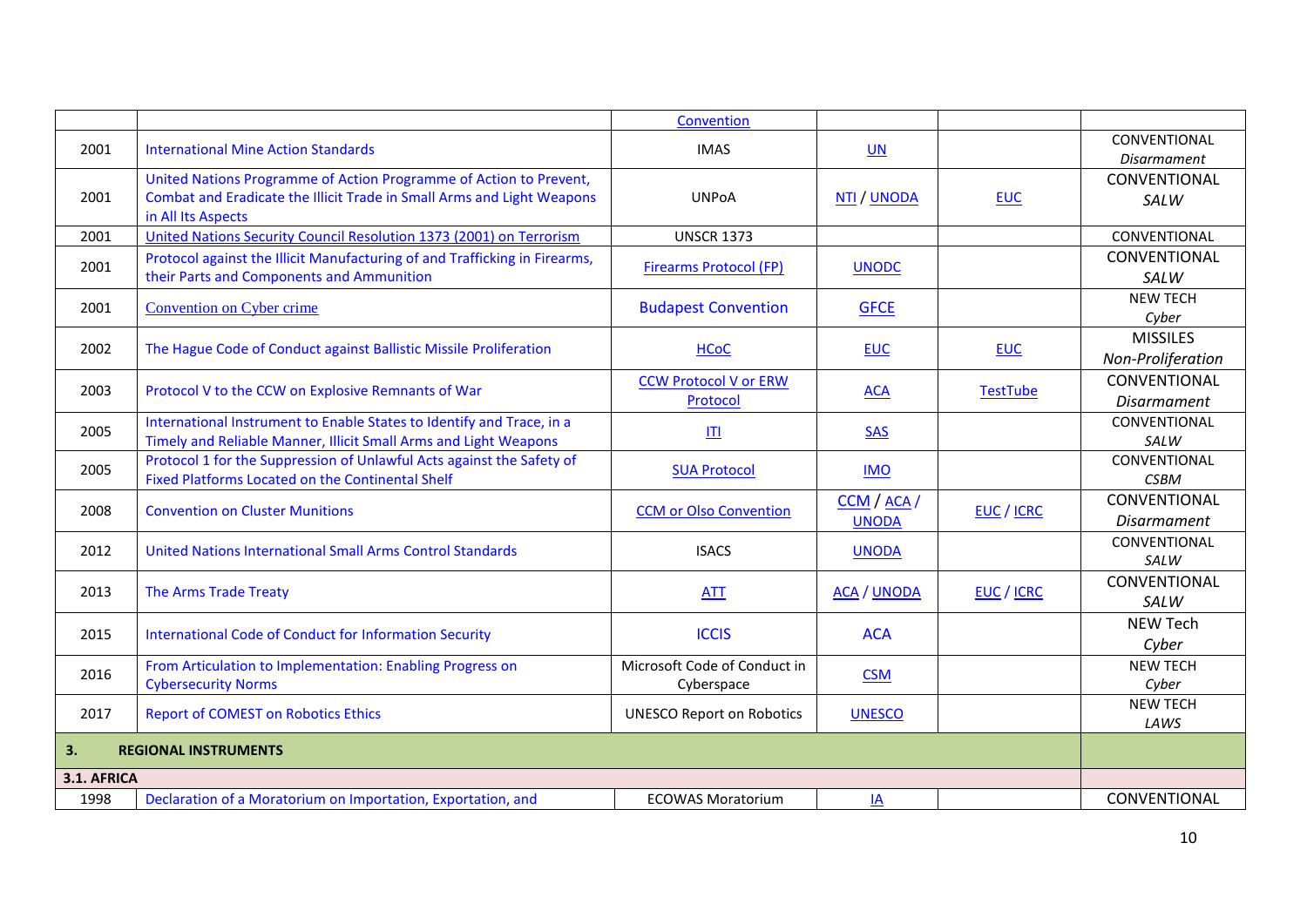|                      | Manufacture of Light Weapons in West Africa                                                                                                                                         |                                       |                         |            | SALW                        |
|----------------------|-------------------------------------------------------------------------------------------------------------------------------------------------------------------------------------|---------------------------------------|-------------------------|------------|-----------------------------|
| 2000                 | Bamako Declaration on an African Common Position on the Illicit<br>Proliferation, Circulation and Trafficking of Small Arms and Light<br><b>Weapons</b>                             | <b>Bamako Declaration</b>             | <b>UNODA</b>            |            | CONVENTIONAL<br>SALW        |
| 2001                 | Protocol on Control of Fire Arms, Ammunition and Other Related<br>Materials in the Southern African Development Community Region                                                    | <b>SADC Protocol</b>                  | <b>UNODA</b>            |            | CONVENTIONAL<br>SALW        |
| 2004                 | Nairobi Protocol for the Prevention, Control and Reduction of Small<br>Arms and Light Weapons in the Great Lakes Region, the Horn of Africa<br>and Bordering States                 | Nairobi Protocol (RECSA)              | <b>UNODA</b>            |            | CONVENTIONAL<br>SALW        |
| 2006                 | ECOWAS Convention on Small Arms and Light Weapons, Their<br><b>Ammunition and Other Related Materials</b>                                                                           | <b>ECOWAS Convention</b>              | <b>UNODA / GRIP</b>     |            | CONVENTIONAL<br>SALW        |
| 2010                 | Central African Convention for the Control of Small Arms and Light<br>Weapons, their Ammunition, Parts and Components that can be used for<br>their Manufacture, Repair or Assembly | <b>Kinshasa Convention</b>            | <b>UNODC</b>            |            | CONVENTIONAL<br>SALW        |
| 2011                 | African Union Strategy on the Control of Illicit Proliferation, Circulation<br>and Trafficking of Small Arms and Light Weapons                                                      | AU Strategy on SALW                   | <b>UNOAU</b>            |            | CONVENTIONAL<br>SALW        |
| <b>3.2. AMERICAS</b> |                                                                                                                                                                                     |                                       |                         |            |                             |
| 1997                 | Inter-American Convention Against the Illicit Manufacturing of and<br>Trafficking in Firearms, Ammunition, Explosives, and other Related<br><b>Materials</b>                        | <b>CIFTA Convention</b>               | <b>FAS</b>              |            | CONVENTIONAL<br>SALW        |
| 1999                 | Inter-American Convention on Transparency in Conventional Weapons<br><b>Acquisitions</b>                                                                                            | <b>OAS Transparency</b><br>Convention | <b>ACA</b>              |            | CONVENTIONAL<br><b>CSBM</b> |
| 2003                 | The Andean Plan to Prevent, Fight and Eradicate Illicit Trafficking in Small<br>Arms and Light Weapons in all its Aspects                                                           | 'Decision 552'                        | <b>UNODA</b>            |            | CONVENTIONAL<br>SALW        |
| 2006                 | Code of Conduct of Central American States on the Transfer of Arms,<br>Ammunition, Explosives and Other Related Material                                                            | <b>SICA Code of Conduct</b>           | <b>SAS</b>              |            | CONVENTIONAL<br><b>CSBM</b> |
| 2011                 | <b>CARICOM Declaration on Small Arms</b>                                                                                                                                            |                                       | Project<br>Ploughshares |            | CONVENTIONAL<br>SALW        |
| 3.3. ASIA PACIFIC    |                                                                                                                                                                                     |                                       |                         |            |                             |
| 1999                 | Association of Southeast Asian Nations (ASEAN) Plan of Action to<br><b>Combat Transnational Crime</b>                                                                               | <b>ASEAN Plan of Action</b>           | <b>ASEAN</b>            |            | CONVENTIONAL                |
| 3.4. EUROPE          |                                                                                                                                                                                     |                                       |                         |            |                             |
| 1975                 | Document on Confidence-Building Measures and Certain Aspects of<br>Security and Disarmament in the Final Act of the Conference on Security<br>and Cooperation in Europe             | <b>Helsinki CBM Document</b>          | <b>USDOS</b>            | <b>EUC</b> | CONVENTIONAL<br><b>CSBM</b> |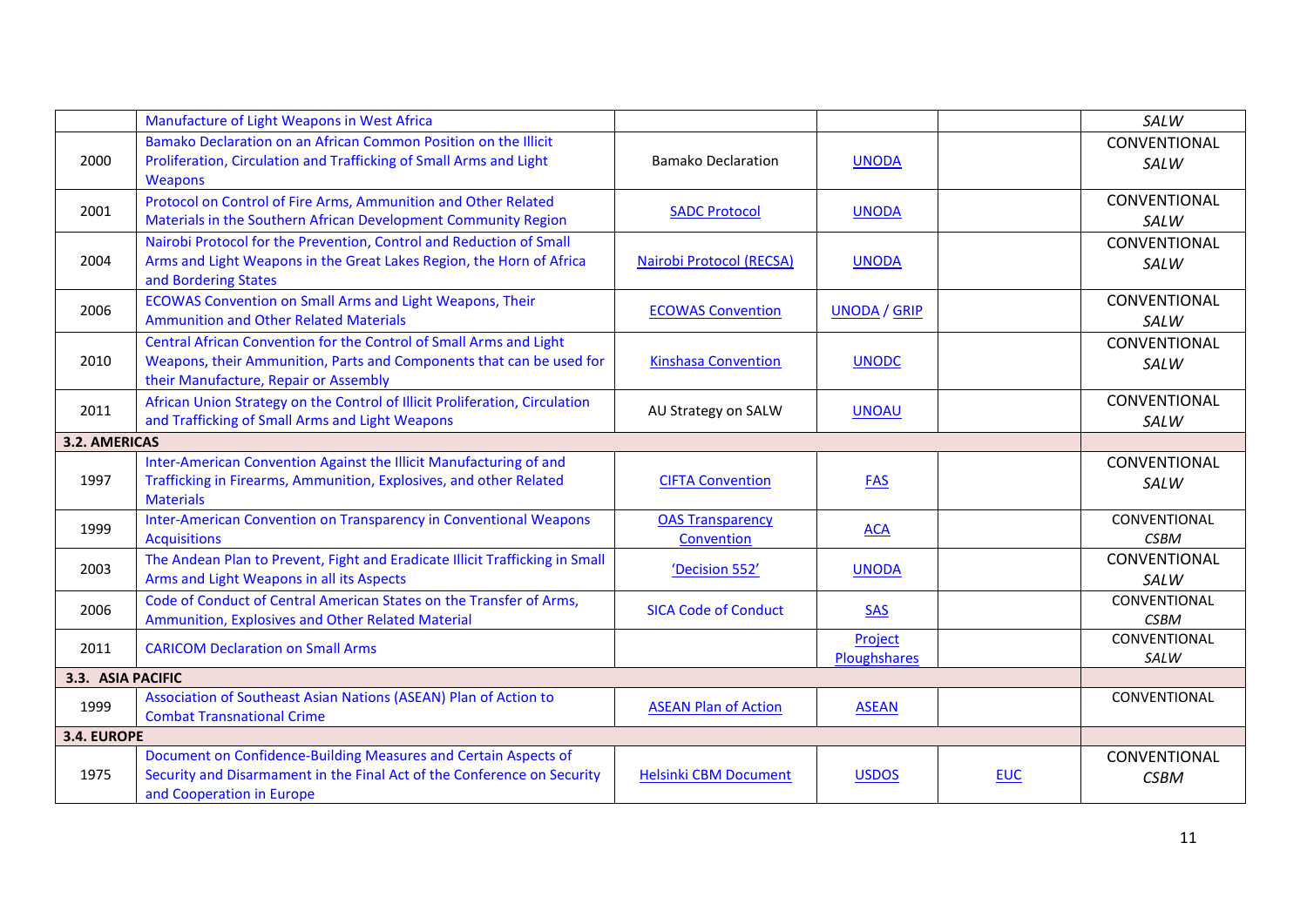| 1986             | Document of the Stockholm Conference on Confidence- and Security-                                                                               | <b>Stockholm CSBM Document</b>                      |             |              | CONVENTIONAL      |
|------------------|-------------------------------------------------------------------------------------------------------------------------------------------------|-----------------------------------------------------|-------------|--------------|-------------------|
|                  | <b>Building Measures and Disarmament in Europe</b>                                                                                              |                                                     |             | <b>EUC</b>   | <b>CSBM</b>       |
| 1990             | <b>Treaty on Conventional Armed Forces in Europe</b>                                                                                            | <b>CFE Treaty</b>                                   | <b>ACA</b>  | <b>EUC</b>   | CONVENTIONAL      |
|                  |                                                                                                                                                 |                                                     |             |              | Arms Control      |
| 1990             | Vienna Document of the Negotiations on Confidence- and Security-                                                                                | <b>Vienna CSBM Document</b>                         | <b>FAS</b>  | <b>EUC</b>   | CONVENTIONAL      |
|                  | <b>Building Measures</b>                                                                                                                        |                                                     |             |              | <b>CSBM</b>       |
| 1992             | Concluding Act of the Negotiations on Personnel Strength of                                                                                     | <b>CFE-1A Agreement</b>                             | <b>ACA</b>  | <b>EUC</b>   | CONVENTIONAL      |
|                  | <b>Conventional Arms in Europe</b>                                                                                                              |                                                     |             |              | <b>CSBM</b>       |
| 1992             | Vienna Document of the Negotiations on Confidence- and Security-<br><b>Building Measures</b>                                                    | <b>Vienna CSBM Document</b>                         | <b>NTI</b>  | <b>EUC</b>   | CONVENTIONAL      |
|                  |                                                                                                                                                 |                                                     |             |              | <b>CSBM</b>       |
| 1992             | <b>Treaty on Open Skies</b>                                                                                                                     | <b>Open Skies Treaty</b>                            | <b>ACA</b>  | <b>EUC</b>   | CONVENTIONAL      |
|                  |                                                                                                                                                 |                                                     |             |              | <b>CSBM</b>       |
| 1999             | Agreement on Adaptation of the Treaty on Conventional Armed Forces<br>in Europe                                                                 | <b>Adapted CFE Treaty</b>                           | <b>ACA</b>  | <b>EUC</b>   | CONVENTIONAL      |
|                  |                                                                                                                                                 |                                                     |             |              | Arms Control      |
| 1998             | <b>European Union Code of Conduct on Arms Exports</b>                                                                                           | <b>EU Code of Conduct</b>                           | <b>FAS</b>  | $\mathbf{A}$ | CONVENTIONAL      |
|                  |                                                                                                                                                 |                                                     |             |              | Non-Proliferation |
| 1999             | Vienna Document of the Negotiations on Confidence- and Security                                                                                 | <b>Vienna CSBM Document</b>                         | <b>ACA</b>  | <b>EUC</b>   | CONVENTIONAL      |
|                  | <b>Building Measures</b>                                                                                                                        |                                                     |             |              | <b>CSBM</b>       |
|                  | EU Council Regulation (EC) No 428/2009 setting up a Community regime<br>for the control of exports, transfer, brokering and transit of dual-use | <b>EU Dual-Use Regulation</b>                       | E           |              | CONVENTIONAL      |
| 2000             |                                                                                                                                                 |                                                     |             |              | Non-Proliferation |
|                  | items<br>EU Council Joint Action on the European Union's Contribution to                                                                        |                                                     |             |              | CONVENTIONAL      |
| 2002             | Combating the Destabilizing Accumulation and Spread of Small Arms and<br><b>Light Weapons</b>                                                   | EU Joint Action on SALW                             | <b>EUC</b>  |              | SALW              |
|                  |                                                                                                                                                 |                                                     |             |              |                   |
| 2003             |                                                                                                                                                 | <b>EU Common Position on</b>                        |             |              | CONVENTIONAL      |
|                  | EU Council Common Position on Brokering 2003/468/CFSP                                                                                           | <b>Brokering</b>                                    | <b>EUC</b>  |              | Non-Proliferation |
| 2008             | EU Council Common Position 2008/944/CFSP Defining Common Rules<br>Governing Control of Exports of Military Technology and Equipment             | <b>EU Common Position on</b><br><b>Arms Exports</b> | <b>EUC</b>  |              | CONVENTIONAL      |
|                  |                                                                                                                                                 |                                                     |             |              | Non-Proliferation |
| 2013             | Tallinn Manual on the International Law Applicable to Cyber Operations                                                                          | <b>Tallinn Manual</b>                               | <b>NATO</b> |              | <b>NEW TECH</b>   |
|                  |                                                                                                                                                 |                                                     |             |              | Cyber             |
| 3.5. MIDDLE EAST |                                                                                                                                                 |                                                     |             |              |                   |
| 2002             | Arab Model Law on Weapons, Ammunitions, Explosives and Hazardous<br><b>Materials</b>                                                            | Arab Model Law                                      | <b>SAS</b>  |              | CONVENTIONAL      |
|                  |                                                                                                                                                 |                                                     |             |              | SALW              |
| 2004             | Resolution No. 6447 of the Arab League Council at the Ministerial Level                                                                         | Arab League Resolution on                           | <b>UN</b>   |              | CONVENTIONAL      |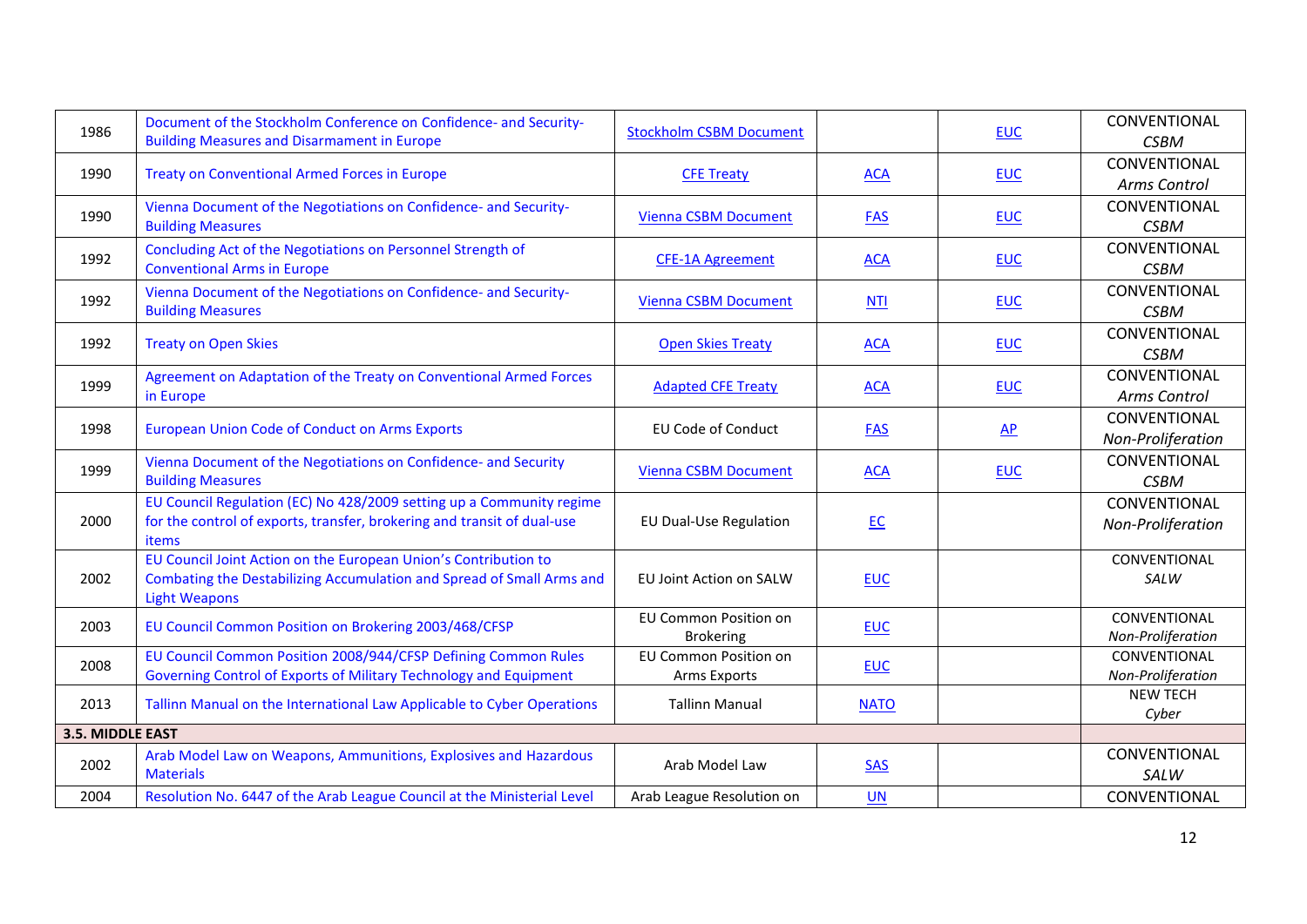|              |                       | (Ordinary Session 122) held on Combating Illicit Trade in Small Arms and                                                                        | SALW                      |      | SALW         |
|--------------|-----------------------|-------------------------------------------------------------------------------------------------------------------------------------------------|---------------------------|------|--------------|
|              | <b>Light Weapons</b>  |                                                                                                                                                 |                           |      |              |
| 2006         |                       | Arab Coordination for Combating the Illicit Trade in Small Arms and Light                                                                       | Arab Coordination on SALW | $UN$ | CONVENTIONAL |
|              |                       | Weapons. Ministerial Council Resolution 6625 of 4 March 2006                                                                                    |                           |      | SALW         |
|              | <b>Abbreviations:</b> |                                                                                                                                                 |                           |      |              |
| ABACC        |                       | Argentina Brazil Agency for Accounting and Control                                                                                              |                           |      |              |
| ABM          |                       | Anti-Ballistic Missile Treaty                                                                                                                   |                           |      |              |
| <b>ACA</b>   |                       | <b>Arms Control Association</b>                                                                                                                 |                           |      |              |
| AG           |                       | Australia Group                                                                                                                                 |                           |      |              |
| <b>AIDD</b>  |                       | Acronym Institute for Disarmament Diplomacy                                                                                                     |                           |      |              |
| AP           |                       | <b>Additional Protocol (IAEA)</b>                                                                                                               |                           |      |              |
| AP           |                       | <b>Associated Press</b>                                                                                                                         |                           |      |              |
| <b>ASEAN</b> |                       | Association of South-East Asia Nations                                                                                                          |                           |      |              |
| <b>ATT</b>   |                       | Arms Trade Treaty                                                                                                                               |                           |      |              |
| AU           |                       | African Union                                                                                                                                   |                           |      |              |
| <b>BWC</b>   |                       | <b>Biological Weapons Convention</b>                                                                                                            |                           |      |              |
| <b>BWTC</b>  |                       | <b>Biological and Toxin Weapons Convention</b>                                                                                                  |                           |      |              |
| <b>CACNP</b> |                       | Center for Arms Control and Non-Proliferation                                                                                                   |                           |      |              |
| CBM          |                       | <b>Confidence-Building Measure</b>                                                                                                              |                           |      |              |
| <b>CCM</b>   |                       | <b>Convention on Cluster Munitions</b>                                                                                                          |                           |      |              |
| <b>CCW</b>   |                       | (Convention on) Certain Conventional Weapons                                                                                                    |                           |      |              |
| <b>CFE</b>   |                       | Conventional Forces in Europe Treaty                                                                                                            |                           |      |              |
| <b>CIFTA</b> |                       | Inter-American Convention against the Illicit Manufacturing of and Trafficking in Firearms, Ammunition, Explosives, and Other Related Materials |                           |      |              |
| <b>CNS</b>   |                       | James Martin Center on Nonproliferation Studies                                                                                                 |                           |      |              |
| <b>CSBM</b>  |                       | Confidence- and Security-Building Measure                                                                                                       |                           |      |              |
| <b>CSC</b>   |                       | Civil Liability Convention (IAEA)                                                                                                               |                           |      |              |
| <b>CSM</b>   |                       | <b>Christian Science Monitor</b>                                                                                                                |                           |      |              |
| <b>CTBT</b>  |                       | Comprehensive Test Ban Treaty                                                                                                                   |                           |      |              |
| <b>CTBTO</b> |                       | Comprehensive Test Ban Treaty Organisation                                                                                                      |                           |      |              |
| <b>CTITF</b> |                       | <b>Counter Terrorism International Task Force</b>                                                                                               |                           |      |              |
| CW           |                       | <b>Chemical Weapons</b>                                                                                                                         |                           |      |              |
| <b>CWC</b>   |                       | <b>Chemical Weapons Convention</b>                                                                                                              |                           |      |              |
| <b>DMA</b>   |                       | (Agreement on the Prevention of) Dangerous Military Accidents                                                                                   |                           |      |              |
| EC           |                       | <b>European Commission</b>                                                                                                                      |                           |      |              |
|              | <b>ECOWAS</b>         | Economic Community of West African States                                                                                                       |                           |      |              |
| <b>ENMOD</b> |                       | (Convention on the Prohibition of Military or any Hostile Use of) Environment Modification Techniques                                           |                           |      |              |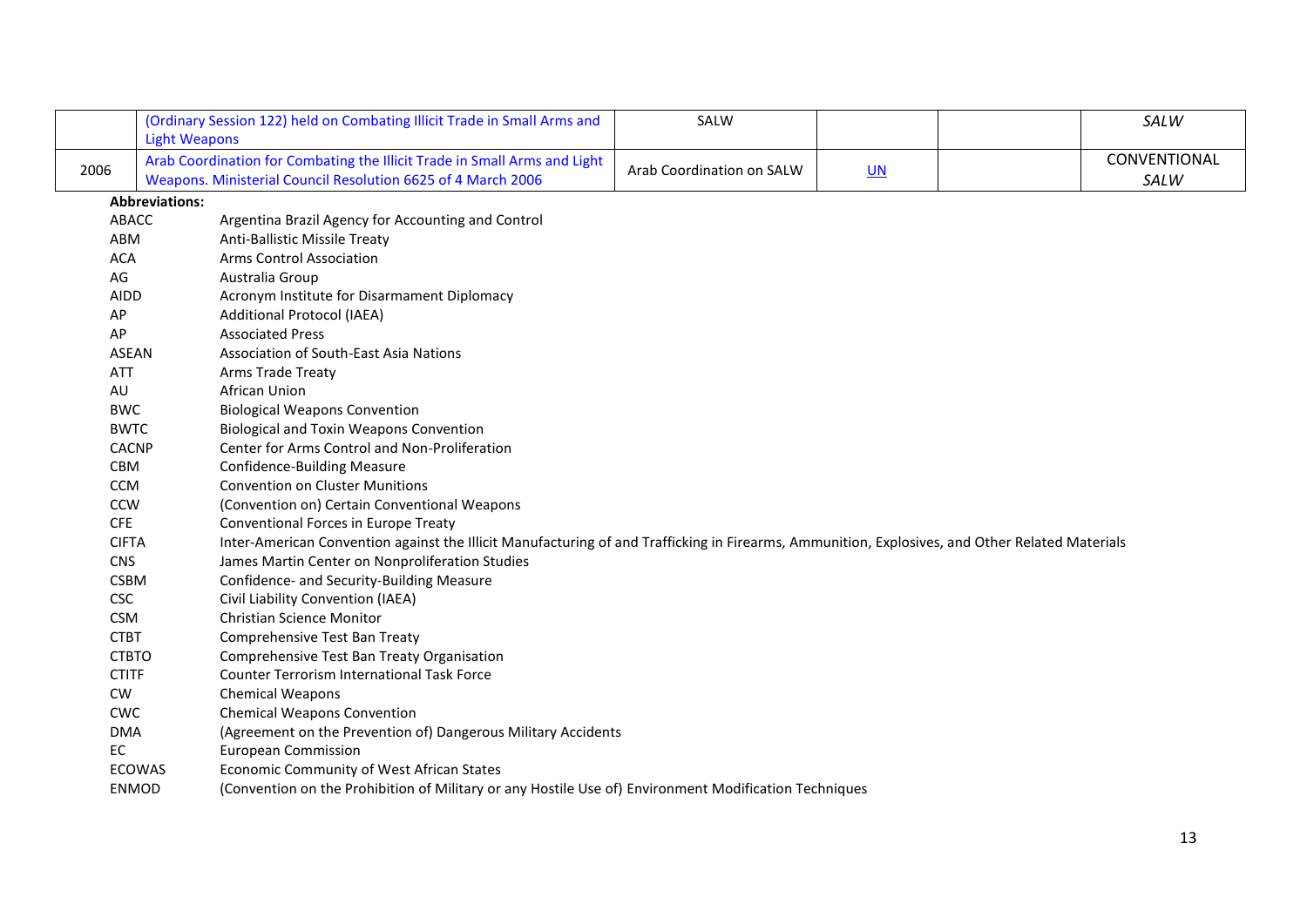| ERW            | <b>Explosive Remnants of War</b>                                          |
|----------------|---------------------------------------------------------------------------|
| EU             | <b>European Union</b>                                                     |
| <b>EUC</b>     | European Union Non-Proliferation Consortium                               |
| FAS            | <b>Federation of American Scientists</b>                                  |
| <b>FP</b>      | <b>Firearms Protocol</b>                                                  |
| <b>GICNT</b>   | Global Initiative to Combat Nuclear Terrorism                             |
| GRIP           | Groupement de Recherche Internationale sur la Paix                        |
| <b>HCoC</b>    | The Hague Code of Conduct (against Ballistic Missile Proliferation)       |
| IA             | <b>International Alert</b>                                                |
| <b>IAEA</b>    | <b>International Atomic Energy Agency</b>                                 |
| <b>IANSA</b>   | <b>International Action Network on Small Arms</b>                         |
| ICJ            | International Court of Justice                                            |
| <b>ICRC</b>    | International Committee of the Red Cross                                  |
| <b>ICSANT</b>  | International Convention for the Suppression of Acts of Nuclear Terrorism |
| <b>IMAS</b>    | International Mine Action Standards                                       |
| <b>IMO</b>     | International Maritime Organization                                       |
| <b>INF</b>     | Intermediate-range Nuclear Forces Treaty                                  |
| <b>INFCIRC</b> | Information Circular (IAEA)                                               |
| <b>ISACS</b>   | <b>International Small Arms Control Standards</b>                         |
| ITI            | <b>International Tracing Instrument</b>                                   |
| <b>JCPOA</b>   | Joint Comprehensive Plan of Action                                        |
| LAWS           | Lethal Autonomous Weapons System                                          |
| <b>LTBT</b>    | Limited Test Ban Treaty                                                   |
| <b>MTCR</b>    | Missile Technology Control Regime                                         |
| <b>NATO</b>    | North Atlantic Treaty Organisation                                        |
| <b>NBT</b>     | Nuclear Ban Treaty                                                        |
| <b>NLB</b>     | Nuclear Law Bulletin                                                      |
| <b>NPT</b>     | Non-Proliferation Treaty                                                  |
| <b>NSA</b>     | <b>Negative Security Assurance</b>                                        |
| <b>NSG</b>     | <b>Nuclear Suppliers Group</b>                                            |
| <b>NSS</b>     | <b>Nuclear Security Summit</b>                                            |
| <b>NTI</b>     | <b>Nuclear Threat Initiative</b>                                          |
| <b>NYT</b>     | <b>New York Times</b>                                                     |
| OAS            | <b>Organization of American States</b>                                    |
| <b>OECD</b>    | Organization for Economic Cooperation and Development                     |
| <b>PNET</b>    | Peaceful Nuclear Explosions Treaty                                        |